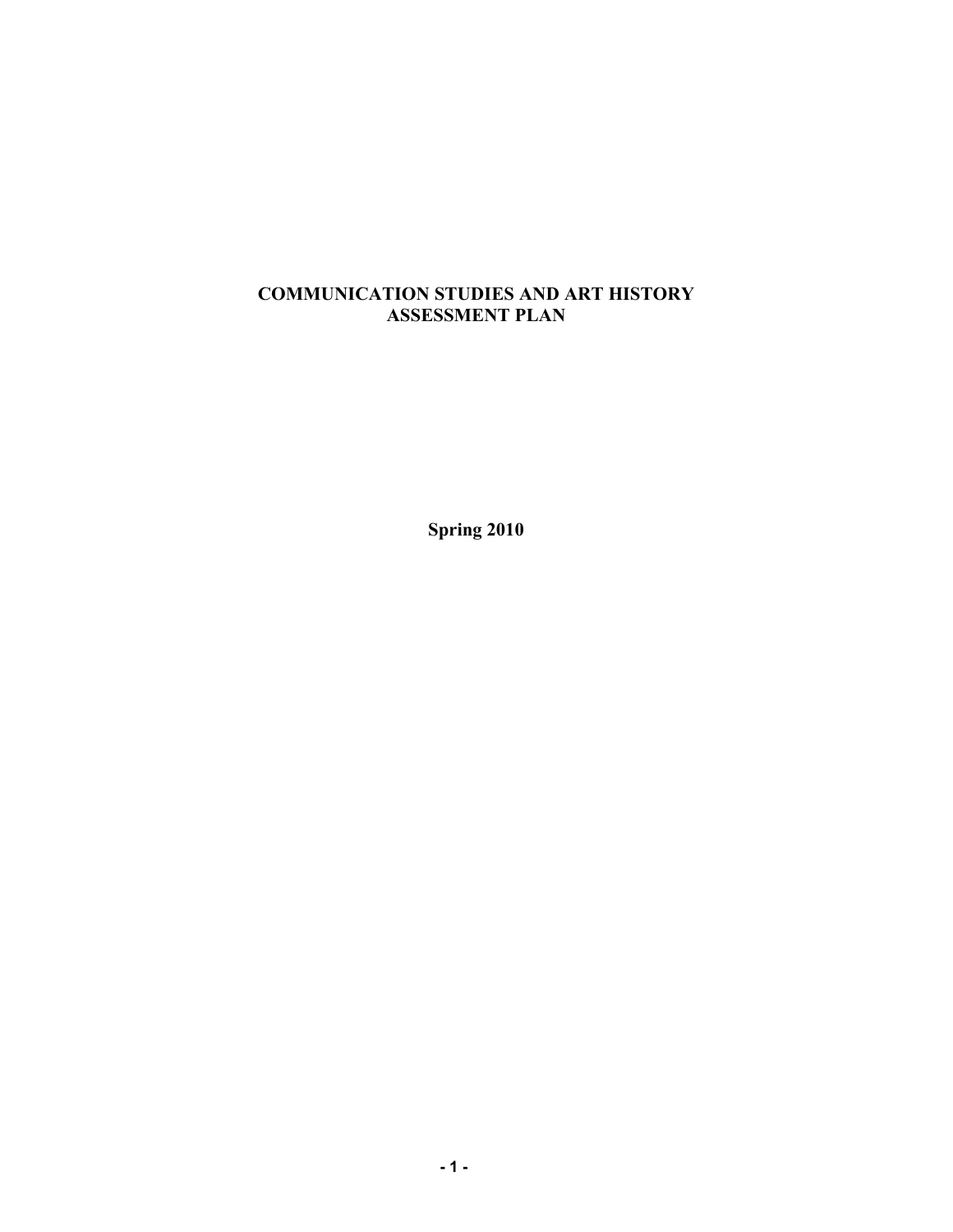# **I. IDENTIFIED MEASURABLE EDUCATIONAL GOALS**

## **Area Mission Statement and Goals**

Unlike other departments at Indiana University South Bend, Communication Studies and Art History is considered an Area of the Ernestine M. Raclin School of the Arts. As such, the Area Coordinator is the equivalent position to Department Chair, reporting to the Dean of the School, Dr. Thomas Miller.

### Mission Statement

The mission of Communication Studies is to prepare students to be effective, culturally literate, ethical communicators. To this end, our programs emphasize the mastery of theoretical and applied communication and critical thinking skills pursued within a framework of both traditional liberal arts and communication studies.

## Goals

The following are the goals for students majoring in both Speech and Mass Communication. By the end of a student's final year, Communication Arts majors will be able to:

- 1. Recall the history of Communication as a social scientific discipline.
- 2. Explain the basic assumptions and techniques of research methodology in the study of Communication.
- 3. Define the components involved in a standard Communication model.
- 4. List a variety of different functions Communication serves in society.
- 5. Demonstrate application of training, skills and knowledge of Communication processes and functions to the student's career and intellectual interests.
- 6. Understand and appreciate the importance of Communication in both personal and professional realms of the student's life.
- 7. Demonstrate the principles of Communication in a speaking environment.

In addition, Speech Communication students will be able to:

- 1. Apply communication skills appropriate to the interpersonal, organizational and public advocacy realm of communication.
- 2. Identify and demonstrate awareness of major theoretical and rhetorical concepts associated with human communication.

In addition, Mass Communication students will be able to:

- 1. Demonstrate the ability to produce written or visual communication pieces which reflect concepts learned in journalism, public relations or electronic media.
- 2. Apply both theoretical and practical skills toward the critical evaluation of mass-mediated culture.

These goals are designed to allow Communication Arts majors the ability to have a mutual foundation in basic principles, as well as a specialization in either Speech or Mass Communication. This ensures both a theoretical and practical knowledge of communication, as well as area-specific experience in their chosen track.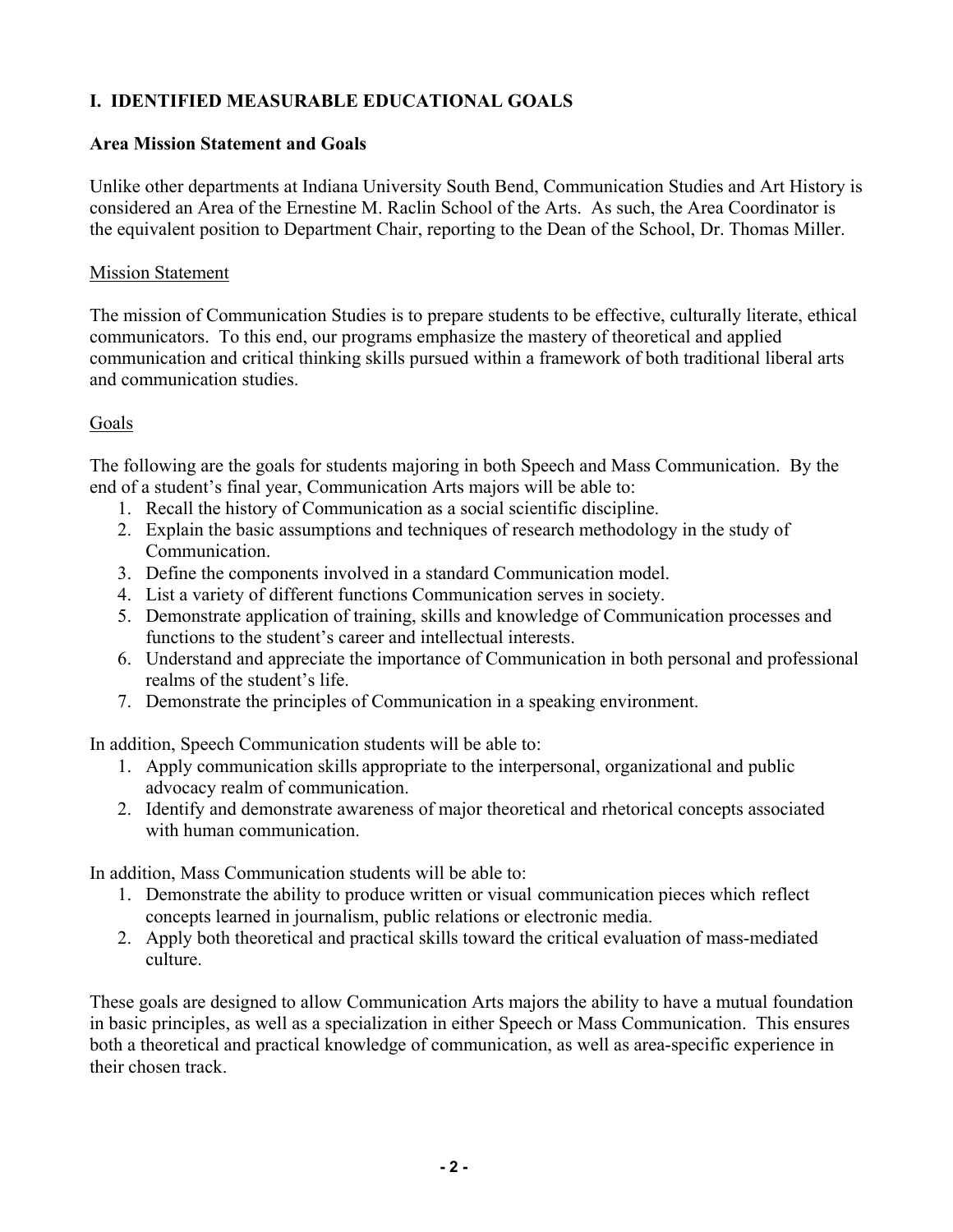### **School Mission Statement and Goals**

The Ernestine M. Raclin School of the Arts manifests the fundamental role of the fine, performing, and communication arts in our diverse and global community. We commit ourselves to educate our students artistically and intellectually in order to facilitate personal and professional development. We value excellence in visual, spoken, written, kinetic, electronic, and musical expression. We seek to graduate creative individuals who think critically, communicate effectively, and act responsibly in society.

The following statements (goals) inform our mission:

- 1. Students are the focus of our endeavors.
- 2. We are a diverse body of faculty and staff who motivate, lead, and instruct students at the highest possible level and whose active professional lives model the standards we expect of our students.
- 3. We serve students with diverse educational and professional goals.
- 4. We pursue significant intellectual achievement and excellence through performance.
- 5. We create partnerships with our community that provide artistic development and reach audiences that we might not otherwise serve.

## **Campus Mission Statement and Goals**

Indiana University South Bend provides a learning and working environment that attracts and retains students, faculty, and staff; fully develops and challenges individual talents throughout the community; encourages free and spirited collaboration; and maintains a commitment to quality, integrity, and academic freedom.

# **II. METHODOLOGY FOR MEASURING THE ATTAINMENT OF EDUCATIONAL GOALS**

### **Techniques**

### Pre-Arts Codes

Upon entering the Ernestine M. Raclin School of the Arts, students are assigned a specific code: Pre-Mass or Pre-Speech major. This code identifies them as designated majors within Communication Arts until such time that they pass their upper divisional process, making them either full majors either in Mass or Speech Communication.

### Upper Divisional Process

Students are notified when they are up for Upper Divisional review by the Student Services Coordinator for the School of the Arts when the following criteria have been met:

- 1. Completing a minimum of 56 credit hours.
- 2. All Pre-Speech and Pre-Mass students must pass S121 Public Speaking and W131 Principles of Composition with a  $C$  – or above.
- 3. Students wishing to be Speech Communication majors must pass C200 Introduction to Mass Communication and S205 Introduction to Speech Communication with a C – or above.
- 4. In addition, Pre-Speech students must pass one of the following courses (depending on their chosen track):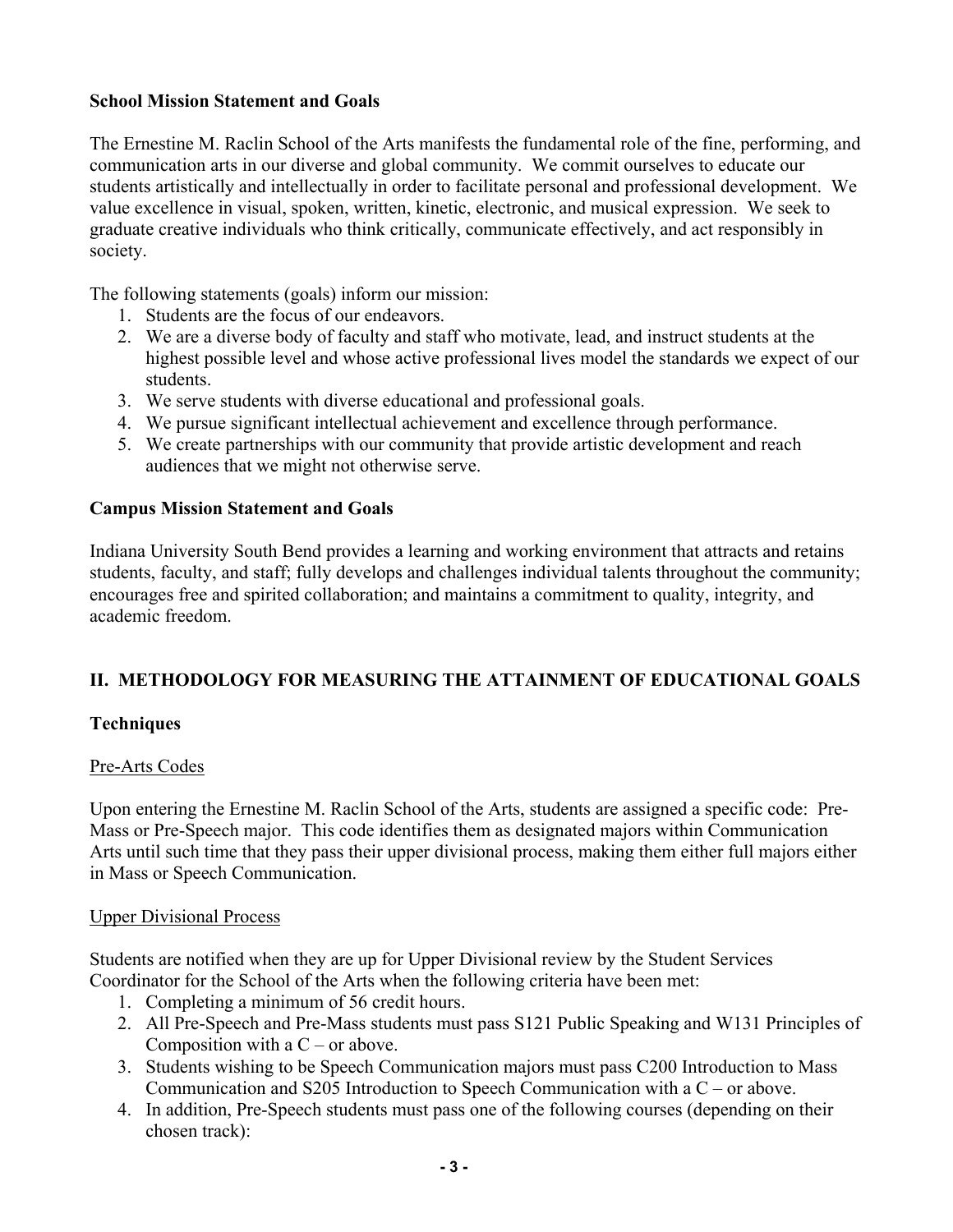- a. Public Advocacy track majors must complete S324 Persuasion
- b. Organizational track majors must complete S223 Business and Professional Communication
- c. Interpersonal track majors must complete S322 Advanced Interpersonal Communication or S380 Nonverbal Communication
- 5. Students wishing to be Mass Communication majors must pass C200 Introduction to Mass Communication and J200 Reporting, Writing and Editing with a C – or above.
- 6. In addition, Pre-Mass students must pass one of the following courses (depending on their chosen tracks):
	- a. Public Relations track majors must complete J219 (formerly 319) Introduction to Public Relations
	- b. Electronic Media track majors must complete T336 Digital Video Production
	- c. Journalism track majors must complete J341 Newspaper Reporting

After the initial criteria have been met, Communication Studies full-time faculty will meet, review the individual student's academic standings, discuss any concerns regarding the student's progress towards degree completion, and vote to either approve the student as a full major, approve with conditions (such as raising minimum GPA, successfully completing one or more additional classes, etc.), rehear the student in the following semester (due to lack of information about the student, little time spent on our campus, etc.), or dismiss the student from the Area.

Students are notified after their files have been reviewed by the faculty of the decision. If they are dismissed from the Area, they are given information about how to re-apply at a later date and what they need to accomplish academically in order to become a pre-major again. Once re-admitted to the program, they must pass the Upper Divisional review in order to be considered a full major. Until the Upper Divisional review is passed, students cannot graduate.

### Encounter Questionnaires

Information regarding student interests, success, and overall program quality will be assessed at three points in a student's academic career:

# *Pre-Encounter Questionnaire(Freshmen Survey)*

Freshmen students seeking a major in Communication Studies will be sent (via email) a survey from the Assessment Liaison during their first year in the Area asking:

- 1. Their reason(s) for majoring in communication.
- 2. Expectations of the discipline / faculty.
- 3. How they heard about the major.
- 4. Future career goals the degree will provide them the opportunity to pursue.
- 5. What area students came from (if transferring).

### *Encounter Questionnaire (Mid-Point Survey)*

Mid-way through a student's academic career, they will be surveyed by email for the following information:

- 1. Strengths of the program (to date).
- 2. Areas of difficulty they have encountered.
- 3. Whether the program is meeting their initial expectations, and if not, what can be done to improve it.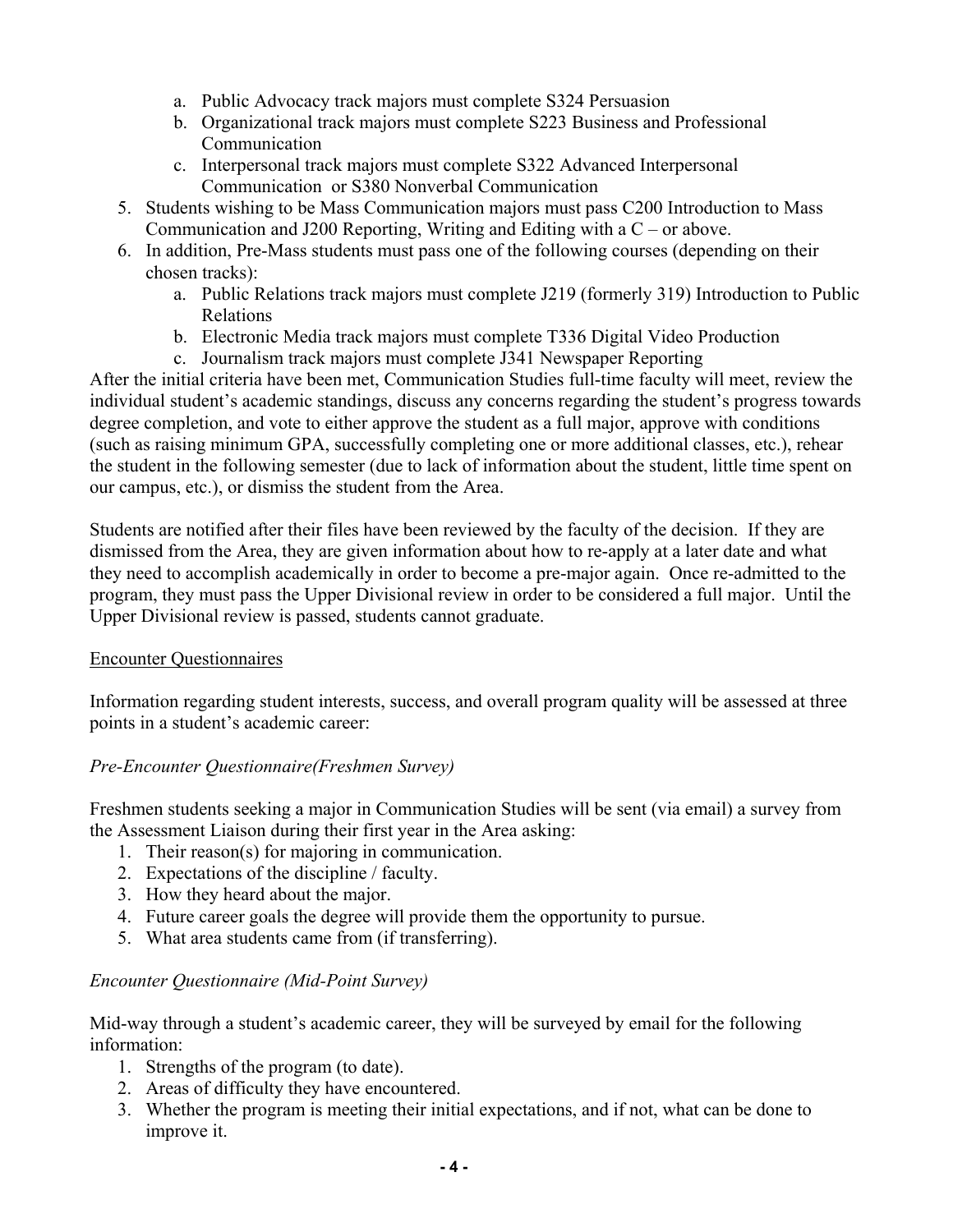#### *Post-Encounter Questionnaire (Senior Survey)*

Once a student has graduated from the program, they will be surveyed for the following information:

- 1. Overall general experience in Communication Arts
- 2. Strengths of the program.
- 3. Areas for improvement.
- 4. Field they will be pursuing upon graduation.
- 5. Future goals.

### Capstone Course

Speech Communication majors are required to take S400 Senior Seminar in Speech Communication prior to graduation. The capstone course synthesizes material discussed throughout the student's upper level years. In addition, the capstone course is designed as a way to practically apply theory to practical experiences. As such, S400 has the following goals:

- 1. Review and expand a student's knowledge of different theoretical approaches to human communication.
- 2. Apply a variety of communication-related, theoretical approaches to a student's personal and professional life.
- 3. Develop, research and produce high quality research assignments.
- 4. Help prepare students for either a graduate education or a professional career in a communication-related discipline.

#### Course Surveys

All courses in the Ernestine M. Raclin School of the Arts require faculty members to administer instructor / course evaluation forms to their classes at the end of the semester. These forms include both qualitative and quantitative data. Qualitative data comes in the form of constructive comments about the class or instructor. Quantitative data comes in the form of 47 questions which provide student demographics (e.g., year, g.p.a., expected grade, preparation time, and attendance record), course content, readings / text, instructor qualities (teaching style, preparation, organization, etc.), examinations / assignments, and overall course experience.

### Alumni Survey

Every two years, Communication Arts will conduct a survey of new program alumni to note their professional engagements, how their degree has helped or hindered in manifesting their career, and suggestions for developing the program further in order to better serve the student population. Questions will elicit both quantitative data (e.g., demographics, closed-ended questions) and qualitative data (open-ended questions). Future dates: Spring 2006, Spring 2008, and Spring 2010.

In addition, every five years, an overall alumni survey will be distributed which provides alumni to update their information and provide new demographic data or comments to Communication Arts. Faculty will be able to track and maintain more accurate records of alumni for a variety of purposes. Future dates: Spring 2006, Spring 2011, Spring 2017.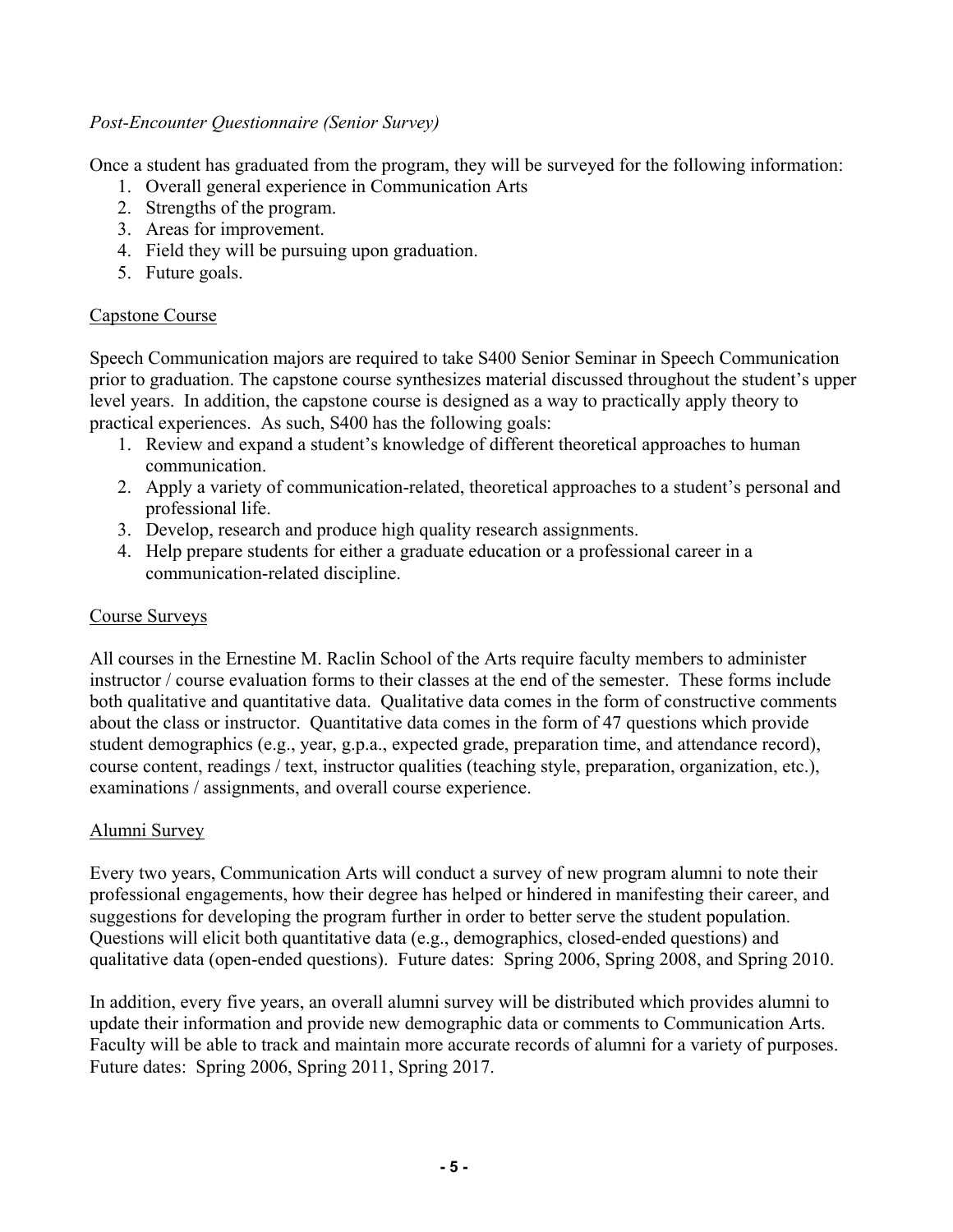### **III. PROCESS FOR USING ASSESSMENT INFORMATION TO IMPROVE PROGRAMS**

### **Faculty Collection, Collation, and Analysis**

Currently, assessment activities are being performed by both individually and as a faculty. Assessment techniques and strategies for classes are constructed by the individual faculty members, while decisions regarding program changes/additions, creation of program assessment strategies (e.g., upper divisional process, portfolio review, etc.) are voted on, and implemented (with a majority vote), in faculty meetings. Minutes from these meetings are kept electronically on the Arts drive (H). Reports, reviews and other materials are filed with the Area Coordinator, kept with the Communication Arts liaison to the IUSB Senate Assessment Committee, and are provided upon request from a faculty member.

## **Area (Departmental) Resource Allocations**

Although there is no budgetary line item available for Communication Arts assessment, a permanent assessment topic has been added to faculty meetings. This on-going discussion will cover various topics, including assessment reports, problems / concerns, and future activities which will impact the Area and faculty.

# **Reporting of Changes in Curriculum, Scheduling, Advising, Etc. Resulting from Assessment**

All changes that occur because of assessment are discussed during monthly faculty meetings or via email. Changes can include (but not limited to):

- Discussion of program strengths and weaknesses from course evaluations
- Developing new courses based on student need (request)
- Changes to the curriculum for either the BA in Mass or BA in Speech Communication
- Changes to the tracks in either the BA in Mass or BA in Speech Communication
- Scheduling courses (rotation, frequency, and offerings) at various times / days
- Long-term scheduling  $(4 6$  years out)
- Academic advising procedures and policies
- General academic policies regarding Communication Arts majors

# **Revision / Updating of Assessment Plan**

Any changes, updates, or additions to the Communication Arts Assessment Plan are done with full faculty involvement and must have the majority vote of the faculty in order for it to be implemented. Once the faculty have agreed upon said changes, any revisions and updates are done by the liaison to the IUSB Senate Assessment Committee. As such, the liaison compiles the changes / additions, provides them to the faculty for discussion, integrates additional edits or changes which might occur from the discussion, and distributes them to the respective faculty members in Communication Arts, the Dean of the Ernestine M. Raclin School of the Arts, and the Senate Assessment Committee.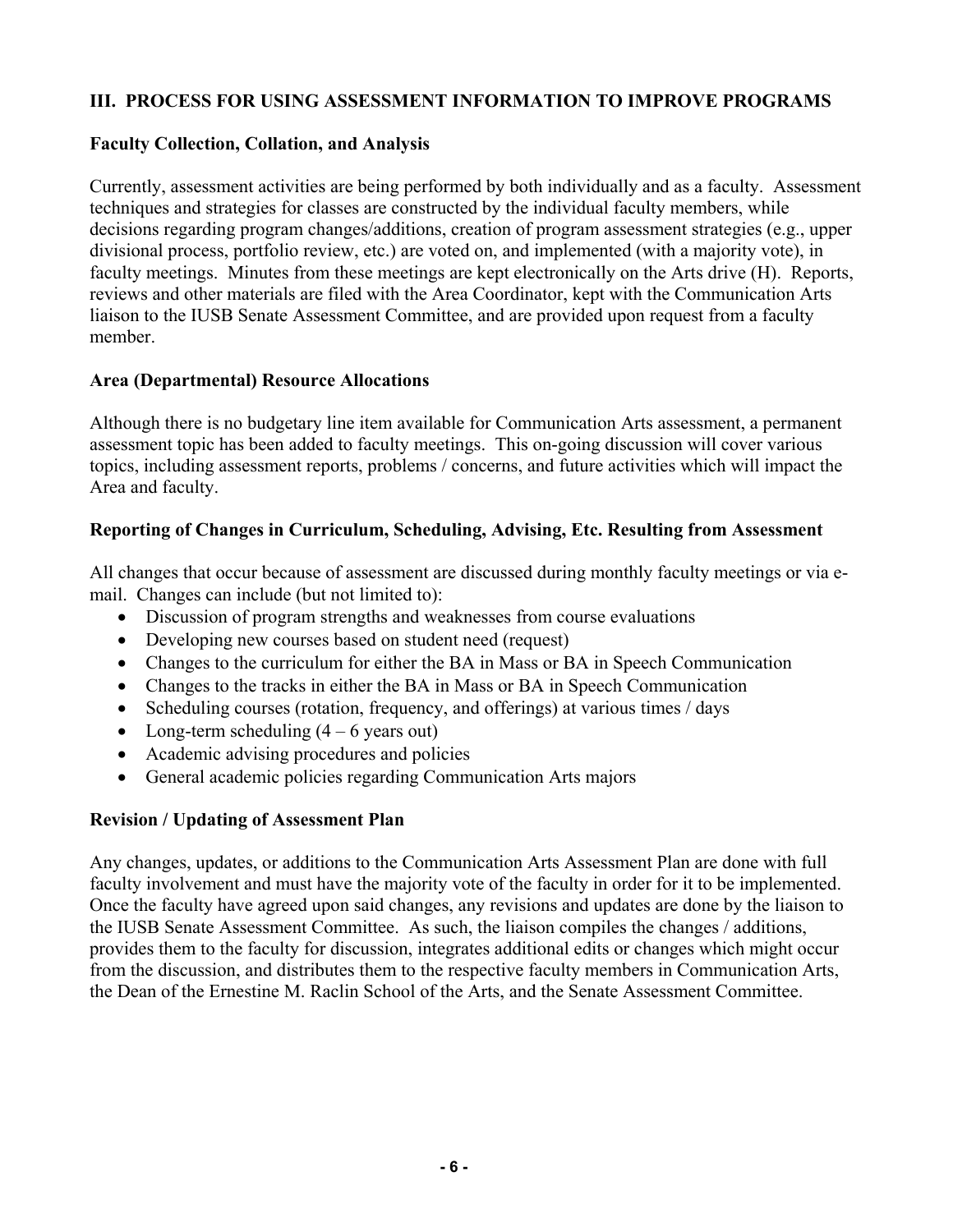# **IV. PARTICIPATION OF ALL CONSTITUENCIES**

## **Faculty**

All full- and part-time Communication Arts contracted faculty members have the ability to provide suggestions or comments on assessment strategies, have input on assessment procedures, or do assessment.

In terms of voting, all full-time, contracted faculty members are eligible to vote on changes, additions, or deletions to assessment strategies, tools, or the overall plan. If an element of either the Annual Report, Third Year Report, or the Assessment Plan pertains to associate faculty, then they will be added to the voting procedures.

## **Students**

*Communication Arts' Club.* Established in 2000, the Club offers students the chance to interact with faculty, host public discussions and forums, and have a direct liaison to the faculty via a faculty representative.

*Academic Advising.* In Communication Arts, the faculty act as academic advisors to declared majors in the program. Working one-on-one with a student allows faculty to guide students through their program and overcome any obstacles.

*Hiring of New Faculty.* When interviewing for new faculty members during the academic year, candidates are required to give a presentation in a class. As such, the faculty member will elicit comments regarding the candidate's teaching style, content and other areas and provide it to the hiring committee as student feedback.

*Informal Student Commentary.* On many occasions, students will provide faculty members with comments and suggestions regarding either curriculum changes, course suggestions, academic issues, or other items pertaining to the overall assessment strategies of Communication Arts.

# **Alumni, Employers and Community**

To keep up to date with our alumni, a survey will be administered within the first year that the student graduates. Subsequent alumni surveys will be done every five years.

Though not all internships lead to employment within the organization at which they are done, in the past several local organizations, at which we have interns nearly every year, offer the greatest number of local employment opportunities in the field for our graduates. These organizations include the local television, radio, and newspaper outlets. Thus, in order to illicit information from the potential employers of our graduates and community organizations about the preparedness of our students for employment in the field after graduation, we have developed a set of questions that are asked of those organizations that provide internships for our students enrolled in JOUR-J492 or SPCH-S490 (our internship courses). Assessment through these courses, open to upper level Communication Studies majors who have completed specific required courses, allows the potential employers to evaluate how our program is preparing students for employment in their organization. We ask that they give any suggestions for future curriculum change or improvement as well as a general assessment of how well the student was prepared for the duties and responsibilities associated with their internship.